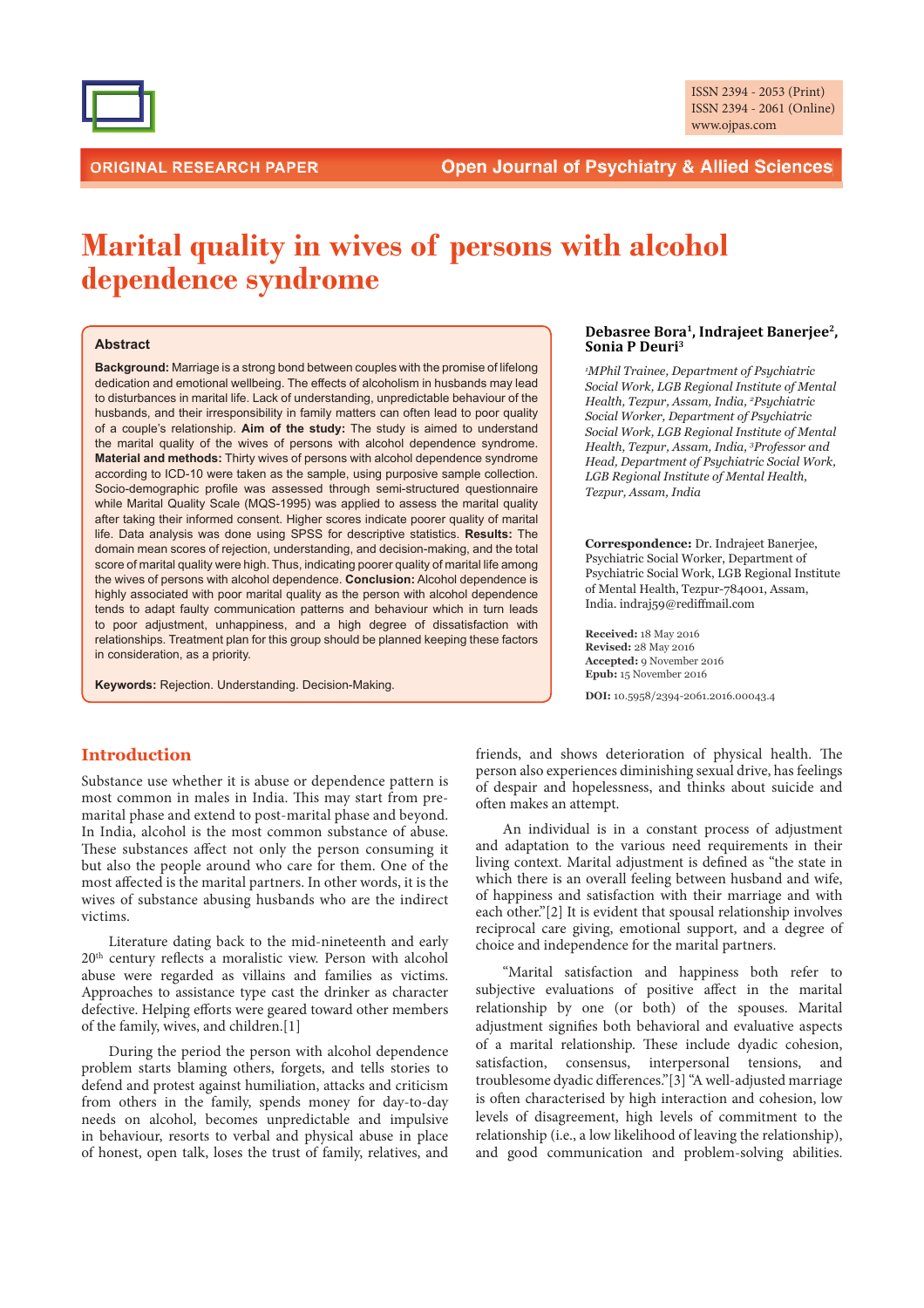Adjustment is clearly seen as multidimensional, composed of several distinct, but closely related concepts."[4]

Marriage is a strong bond between couples with the promise of lifelong dedication and emotional wellbeing. The effects of alcoholism in husbands may lead to disturbances in marital life. Due to lack of understanding, unexpected behaviour of the husbands, and their irresponsibility in family matters can often lead to separation or divorce between married couples. Wives often go through psychiatric disorders such as depression, anxiety, neurological disorders (stressrelated), even substance use too. They may lose their physical health as a consequence. Further, alcoholism has been called the "family illness" because of its impact on the entire family unit and the prime victim is the wife as there is no way she can escape or ignore the alcohol dependent husband. The wives of persons with alcohol problems are known to face multiple traumatic and stressful situations that are often a prolonged struggle impacting their personality.

Disorganisation of the family system and reorganisation along other lines occur, to some extent in the majority of alcoholic families.[5] Sabhaney,[6] Dunn et al.,[7] Steinglass,[8] Farid et al.,[9] Leonard and Senchak,[10] and Orford et al.[11] found in their studies that the families of person with alcohol abuse were more disorganised. With regard to family interaction, a number of authors found that the alcoholic's family has more disharmony in terms of resentment, anger, arguments, and verbal or physical fights.<sup>[12-14]</sup> All these issues related to mental disharmony continued even during the abstinent period. Rogers et al.[15] and Nemeth et al.[16] found that communication of alcohol dependent person is more likely to be aggressive, impulsive, and they engage in disruptive behaviours. Feldhaus et al.,[17] Kogan et al.,[18] and Hopkins and White[19] also reported similar findings. Many authors in their studies,[20-22] reported lack of emotional expression, warmth in persons with alcohol abuse partners. Desai[23] in his empirical study on the efficiency of family therapy found that the wives of person with alcohol abuse commonly responded with complaining, disapproving, and insulting communication styles. Sexual dissatisfaction of wives of alcoholic husband and marital-conflict between couples was observed highly. Along with deceased sexual satisfaction in the wives,[24,25] also found was that alcohol dependence is associated with divorce. Many psychiatric conditions like anxiety, depression, mania, paranoia, psychosis, and neurosis are more common among wives of alcohol dependent individuals.[26-30]

Though this area have been explored to a larger extent in other parts of India, there is no evidence to show that studies have been done much in the north-eastern parts of India where addiction-related problems are reported to be at alarming levels. This study tries to find out how the above factors influence marital quality. This study can have implications in improving understanding and for providing necessary interventions.

## **Aim of the study**

The study is aimed to understand the marital quality of the wives of persons with alcohol dependence syndrome.

# **Materials and methods**

#### **Research design**

The research design in the present study was descriptive in nature.

## **Setting of the study**

The study setting was the outpatient department and the family therapy centre of Lokopriya Gopinath Bordoloi Regional Institute of Mental Health (LGBRIMH), Tezpur, Assam.

## **Universe**

The wives having husband with alcohol dependence syndrome and attending LGBRIMH during the period of February to July 2014 for admission or follow-up were taken as participants for the current study.

## **Sample size**

Total 30 participants were taken for the research study with their full consent.

#### **Sampling technique**

For the recruitment of sample a criteria-based sampling procedure was followed.

### **Inclusion criteria (patients)**

Person, who has been diagnosed as alcohol dependence syndrome according to ICD-10[31] criteria, either admitted in the indoor of LGBRIMH or were on medication and attended outpatient department (OPD) for treatment.

#### **Exclusion criteria (patients)**

Person with multiple substance uses (except tobacco) and other co-morbidity.

#### **Inclusion criteria (wives)**

- The wives of persons with alcohol dependence syndrome and currently living with their husbands for a minimum period of three years.
- Persons giving consent for the interview.
- Age between 18 and 45 years.

#### **Exclusion criteria (wives)**

Women having severe physical or mental illness.

## **Tools for data collection**

- 1. A socio-demographic information schedule was developed by the researcher for the current study. It consists of age, sex, religion, educational status, occupation, socioeconomic status, family type, and domicile. Number of admission of the husband in hospital and awareness of wife about husband's alcohol use/abuse before marriage was also included as a variable.
- Marital Quality Scale (MQS-1995)[32] is a multidimensional self-report scale which assesses marital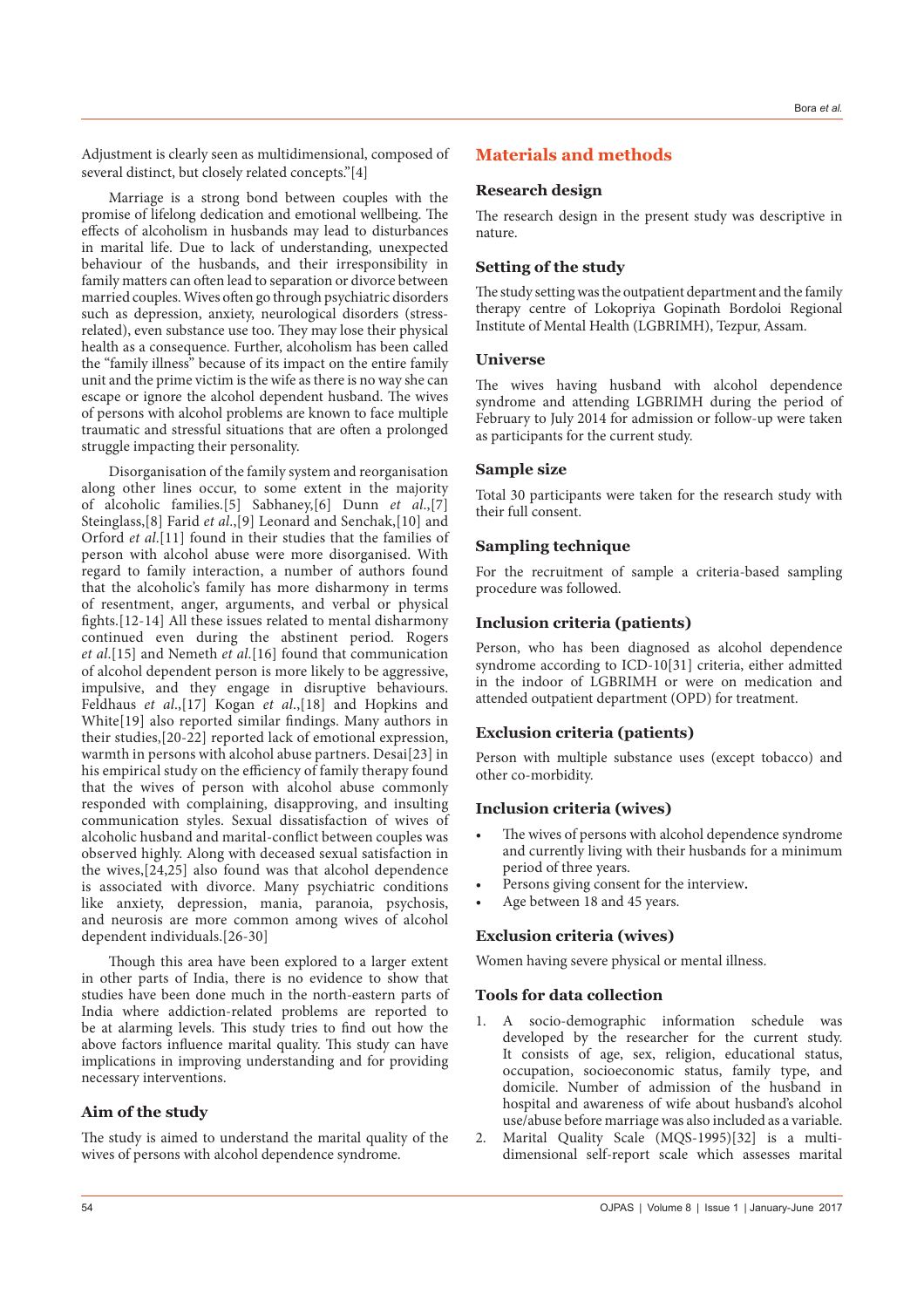quality of spouse (male/female) developed by Anisha Shah in 1995. The scale yields a total score on marital quality and 12 factor scores. The 12 dimensions of marital quality assessed are understanding, rejection, satisfaction, affection, despair, decision-making, discontent, dissolution potential, dominance, self-disclosure, trust, and role functioning. Total scores range from 50 to 200. Higher scores indicate poorer quality of marital life. The scale has a cut-off of 80 that discriminates distressed and non-distressed couples.

# **Statistical analysis**

An appropriate statistical measure was analysed using the SPSS 18 version. Descriptive statistics was used to analyse the socio-demographic and marital quality as mean and standard deviation (SD).

# **Data collection procedure**

All the subjects who fulfilled the inclusion criteria were included in the study. They were explained about the purpose of the study, its procedure, and also about the future use of the study. A written informed consent was obtained from all participants. Respondents were also informed about the confidentiality and they were given choice to withdraw from the study at any stage. Sufficient opportunity had been given to the participants to contact the investigator for any clarification if needed. Participants who were capable of filling out the questionnaires, completed them by themselves, and who were incapable of filling them were assisted by the researcher. Firstly socio-demographic datasheet was administered, and then marital quality scale was used.

## **Ethical considerations**

The study has been approved by the Institute Ethical Committee as well as Scientific Review Committees constituted by LGBRIMH.

# **Results**

The mean  $(\pm SD)$  age of the sample of 30 participants was 33.86  $(\pm 7.10)$  years. The gathered data and review suggests that alcohol dependent husbands' wives were mostly distressed at a later age as alcohol dependence-related problems usually start after many years of heavy drinking and mostly at the middle age. It is an indication that during this period of age women feel helpless due to husbands' alcohol problem and may have reported for treatment. The data also indicates that women in this age group suffered highly from marital dissatisfaction and poor familial adjustment.

Table 1 represents other socio-demographic profiles of the study sample. A large majority (90%) of the study respondents professed Hinduism as their faith. In education, it is observed that 67.7% studied up to class  $12<sup>th</sup>$ . More than half of the respondents (66.7%) of the sample were homemakers while 30% were found to be self-employed or involved in business. In socioeconomic strata, 36.7% were in low-middle followed by 33.3% of the respondents belonging to upper middle. In family type, 66.7% were found to belong to nuclear family type and 60% of the population was from a rural domicile.

|                    | <b>Table 1:</b> Distribution of socio-demographic variables of |  |
|--------------------|----------------------------------------------------------------|--|
| respondents (N=30) |                                                                |  |

| SI. No.        | <b>Variables</b>       | N              | $\frac{0}{0}$ |
|----------------|------------------------|----------------|---------------|
| $\overline{1}$ | Religion               |                |               |
| 1              | Hinduism               | 27             | 90            |
| 2              | Islam                  | $\overline{2}$ | 6.7           |
| 3              | Christianity           | $\mathbf{1}$   | 3.3           |
| Ш              | Education              |                |               |
| 1              | Illiterate             | 3              | 10            |
| 2              | Literate               | $\overline{2}$ | 6.7           |
| 3              | Secondary              | 23             | 76.7          |
| $\overline{4}$ | Graduate               | $\overline{2}$ | 6.7           |
| III            | Occupation             |                |               |
| 1              | Homemaker              | 20             | 66.7          |
| 2              | Self-employed/Business | 9              | 30            |
| 3              | Government employee    | $\mathbf{1}$   | 3.3           |
| IV             | Socioeconomic strata   |                |               |
| 1              | Lower                  | $\mathbf{1}$   | 3.3           |
| 2              | <b>Upper lower</b>     | $\overline{4}$ | 13.3          |
| 3              | Low middle             | 11             | 36.7          |
| 4              | Upper middle           | 10             | 33.3          |
| 5              | Upper                  | $\overline{4}$ | 13.3          |
| V              | Family type            |                |               |
| 1              | Nuclear                | 20             | 66.7          |
| 2              | Joint                  | 9              | 30            |
| 3              | Extended               | 1              | 3.3           |
| VI             | Domicile               |                |               |
| $\mathbf{1}$   | Rural                  | 18             | 60            |
| $\overline{2}$ | Urban                  | 3              | 10            |
| 3              | Semi-urban             | 9              | 30            |

The clinical variables in Table 2 clearly shows the relapse of the respondents' husbands as 50% were admitted for second time while 23.3% were admitted for third time and 6.7% were admitted more than three times. The table data also depicted that 66.7% were not aware of alcohol abuse by their spouse before they got married.

Table 3 represents distribution of various domains of MQS. The result indicates that the mean score was high in the domain of rejection (24.96±3.56) followed by understanding (22.73±3.56) and decision making (22.36±2.32) domains of MQS. The total score of marital quality was significantly high (144.60±18.17) which indicates overall poorer quality of marital life among the wives of persons with alcohol dependence.

# **Discussion**

There are indications from research findings that the marital adjustment and the satisfaction between such couple are poorer compared to non-alcoholic husband. Marital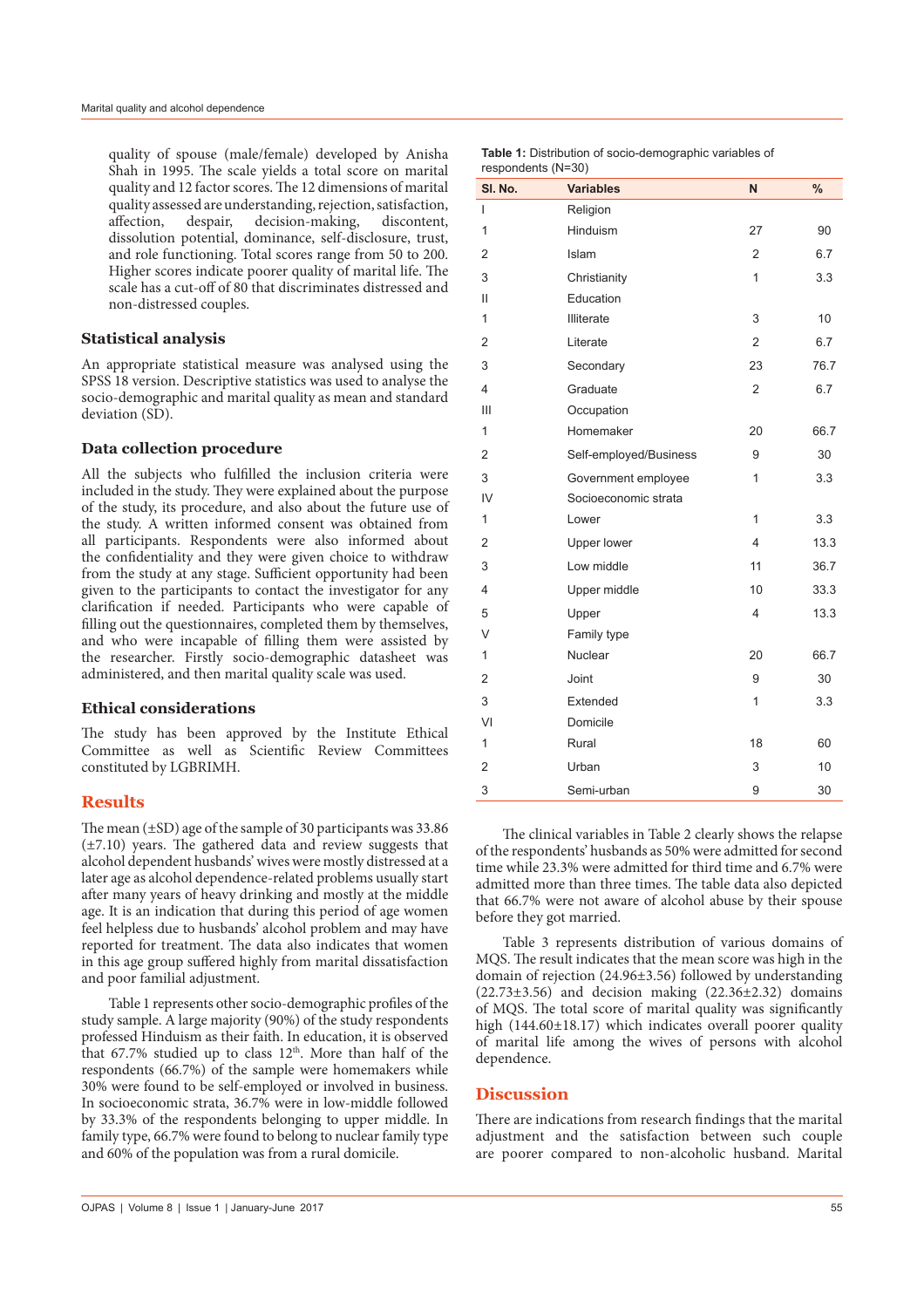**Table 2:** Distribution of clinical variables of respondents (N=30)

| SI. No. | <b>Variables</b>                                                   | N  | $\frac{0}{0}$ |
|---------|--------------------------------------------------------------------|----|---------------|
| ı       | No. of admission of<br>husband                                     |    |               |
| 1       | Nil                                                                | 6  | 20            |
| 2       | First time                                                         | 15 | 50            |
| 3       | Second time                                                        | 7  | 23.3          |
| 4       | More than two times                                                | 2  | 6.7           |
| Ш       | Awareness of<br>alcohol abuse of<br>the husband before<br>marriage |    |               |
| 1       | Yes                                                                | 10 | 33.3          |
| 2       | No                                                                 | 20 | 66.7          |

**Table 3:** Distribution of various domains of Marital Quality Scale

| <b>Domains</b>           | <b>Mean</b> | <b>SD</b> | <b>Minimum</b> | <b>Maximum</b> |
|--------------------------|-------------|-----------|----------------|----------------|
| Understanding            | 22.73       | 3.56      | 10             | 28             |
| Rejection                | 24.96       | 3.56      | 13             | 36             |
| Satisfaction             | 10.96       | 6.37      | 4              | 17             |
| Affection                | 21.53       | 3.61      | 15             | 28             |
| Despair                  | 6.67        | 3.25      | 3              | 16             |
| Decision-making          | 22.36       | 2.32      | 8              | 31             |
| <b>Discontent</b>        | 6.50        | 1.04      | 5              | 8              |
| Dissolution<br>potential | 2.76        | 0.85      | 1              | 4              |
| Dominance                | 3.70        | 2.13      | 2              | 8              |
| Self-disclosure          | 8.56        | 2.02      | 3              | 12             |
| Trust                    | 1.83        | 1.20      | 1              | 4              |
| Role functioning         | 13.23       | 3.02      | 4              | 16             |
| <b>Total score</b>       | 144.60      | 18.17     | 108            | 187            |

SD=standard deviation

quality is described often with both subjective and objective dimensions. In the present study, the marital quality was measured through objective dimensions by applying scale. It is interpreted from the results of various domains of the scale that wife of husband with alcohol dependency mostly faces problem in rejection, lack of understanding with husband, lack of mutual decision-making, and overall poor quality of marital life. Desai[23] in his empirical study on the efficiency of family therapy found that the wives of person with alcohol abuse commonly responded with complaining, disapproving, and insulting communication styles. Similarly, other studies like Steinglass,[8] Leonard and Senchak,[10] Hopkins and White[19] suggest that alcohol can have maladaptive consequences for the marriage and family life of person with alcohol abuse. Alcohol use has also been linked to aggressive behaviours and intimate partner violence.

The quality of the wives of spouse with alcohol dependence problem can be greatly improved and quality of the marital adjustment can be healthy by the intelligent use of various ways to handle the core problems which lead to the marital maladjustment. Hence, it is very essential to understand the various components of marital quality. In case of person with alcohol dependency, the wife has problem in the relationship resulting in poor coping, poor parental care, etc.

## **Conclusion**

Such findings demonstrate that intervention is necessary to improve the marital quality among the wives of persons with alcohol dependence. There should be routine assessment while treating persons with alcohol dependence. The wives can be also provided intervention to adapt positive coping pattern as well as awareness in terms of service availability for the person with alcohol dependence can be organised at the community level in order to enhance social support and sensitise the society with knowledge regarding alcohol use/ abuse, its consequence, and the treatment availability. Thus, a family of a person with alcohol dependence can be helped and wife can be helped to manage the crisis situation with positive coping patterns. The research findings from the study can be put to use to replicate the study in various centres with similar background or even other backgrounds. Comparative studies on the same topic may be planned across various populations. These findings from the study can be used for planning experimental studies with psychosocial/psychiatric social work intervention focusing on positive coping mechanisms and family therapy. This could help in enhancing the wellbeing of wives of alcohol dependence and empirically testing the efficacy of psychiatric social work intervention.

#### **References**

- 1. Bailey MB. The family agency's role in treating the wife of an alcoholic. Soc Casework. 1963;44:273-9.
- 2. Sinha SP, Mukherjee N. Marital adjustment and space orientation. The Journal of Social Psychology. 1990;130(5):633-9.
- 3. Spanier GB. Measuring dyadic adjustment: new scales for assessing the quality of marriage and similar dyads. J Marriage Fam. 1976;38:15-38.
- 4. Spanier GB, Lewis RA. Marital quality: a review of the seventies. J Marriage Fam. 1980;42:96-110.
- 5. Block MA. The spouses of alcoholic. In: Alcoholism: its facets and phases. London: Oxford University Press; 1965:270-8.
- Sabhaney JW. A study of family and social background of alcoholic addicts. M.D. Thesis in Psychological Medicine, NIMHANS, Bangalore University; 1974.
- 7. Dunn NJ, Jacob T, Hummon N, Seilhamer RA. Marital stability in alcoholic-spouse relationships as a function of drinking pattern and location. J Abnorm Psychol. 1987;96:99-107.
- Steinglass P. Experimenting with family treatment approaches to alcoholism, 1950-1975: a review. Fam Process. 1976;15:97-123.
- 9. Farid B, Elsherbini M, Ogden M, Lucas G, Williams R. Alcoholic housewives and role satisfaction. Alcohol Alcohol. 1989;24:331-7.
- 10. Leonard KE, Senchak M. Prospective prediction of husband marital aggression within newlywed couples. J Abnorm Psychol. 1996;105:369-80.
- 11. Orford J, Oppenheimer E, Egert S, and Hensman C. The role of excessive drinking in alcoholism complicated marriages: a study of stability and change over a one-year period. Int J Addict. 1977;12:471-95.
- 12. Johnson H. Contrasting views of the role of alcohol in cases of wife assault. J Interpers Violence. 2001;16:54-72.
- Daniel S. Impact of alcoholism on wives and children. In: The Christian Response to Alcohol and Drug Problem, E.C.C. Bangalore. I.C.F for the Prevention of Alcoholism and Drug